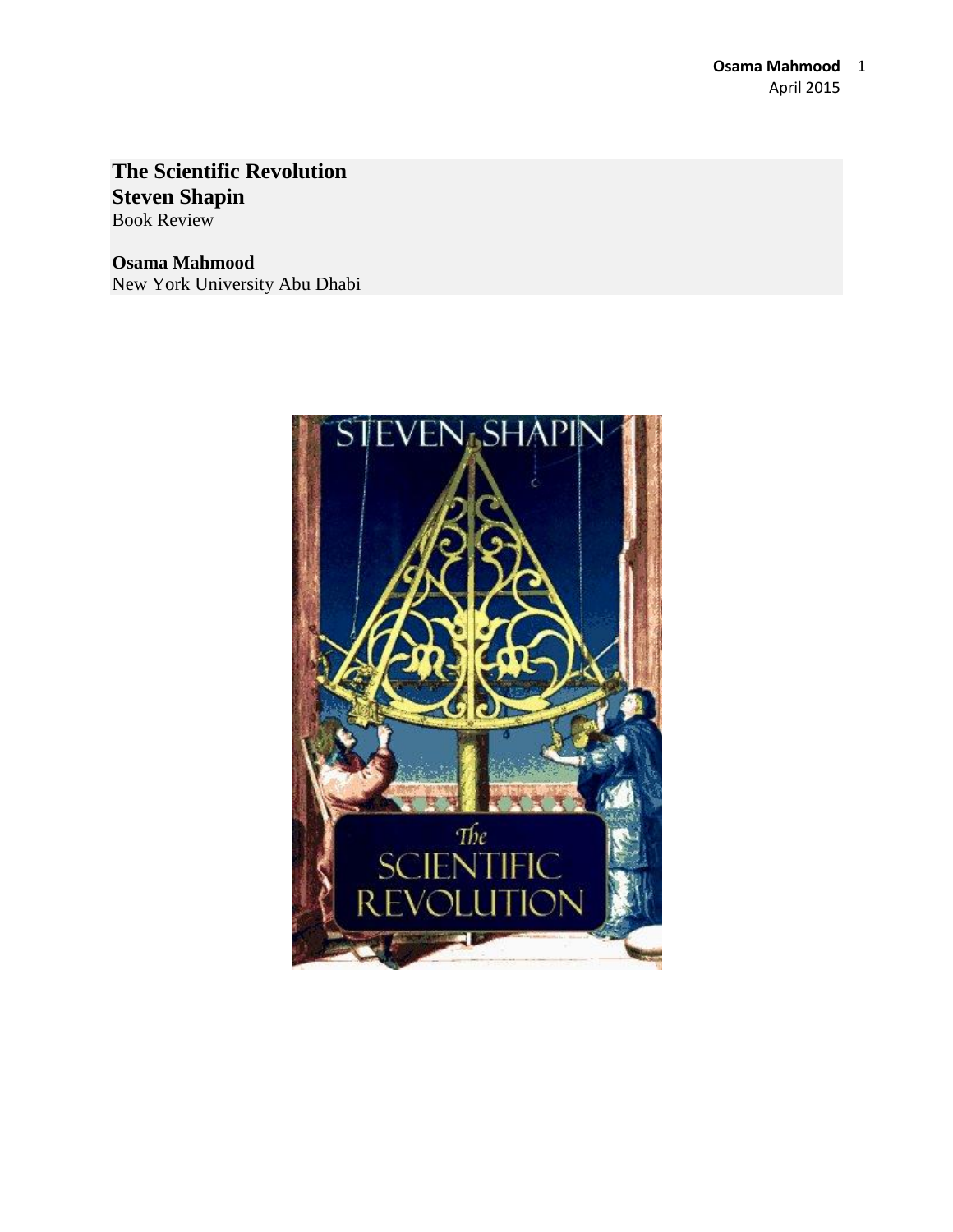Steven Shapin starts his book by the words, "There was no such thing as the Scientific Revolution and this is a book about it"<sup>1</sup>. Throughout the introductory chapter he gives his arguments as for why he believes that there was no such thing as the Scientific Revolution in itself. His first point against it is the use of the coined term 'Scientific Revolution'. He points out that the people during the  $17<sup>th</sup>$  century have not been recorded to use such a term to describe what they were doing. Those were writers like those of Alexandre Koyre, Herbert Butterfield and Rupert Hall who vehemently glorified the progress made during the  $17<sup>th</sup>$  century time<sup>2</sup>. About the term, Shapin comments that, "... they  $[17<sup>th</sup>$  century people] used no such term to refer to what they were doing"<sup>3</sup>.

Another argument that Shapin puts forward is that there is no one point or a particular time period in the history that can be given the status like that one of a Scientific 'Revolution'. Progress in natural philosophy and sciences has been made over decades and what we have today is an accumulation of knowledge since the start of human intellectual pursuits. Also the term 'scientific' is itself is problematic. It is not absolutely clear what we refer to when we say science. In the  $17<sup>th</sup>$  century it was a "diverse array of cultural practices" that was being focused at learning about and controlling nature. Shapin exclaims that, "Many historians are now no longer satisfied that there was any singular discrete event, localized in time and space, that can be pointed to as 'the' Scientific Revolution"<sup>4</sup>.

Thirdly, Shapin comes up with a very pertinent point that the 'Scientific Revolution' is a very present-day notion of the past events. We describe the time period of the  $17<sup>th</sup>$  century as

 $\overline{\phantom{a}}$ 

<sup>1</sup> Shapin, *The Scientific Revolution*, p. 1

<sup>2</sup> Shapin, *The Scientific Revolution*, p. 1

<sup>3</sup> Shapin, *The Scientific Revolution*, p. 2

<sup>4</sup> Shapin, *The Scientific Revolution*, p. 3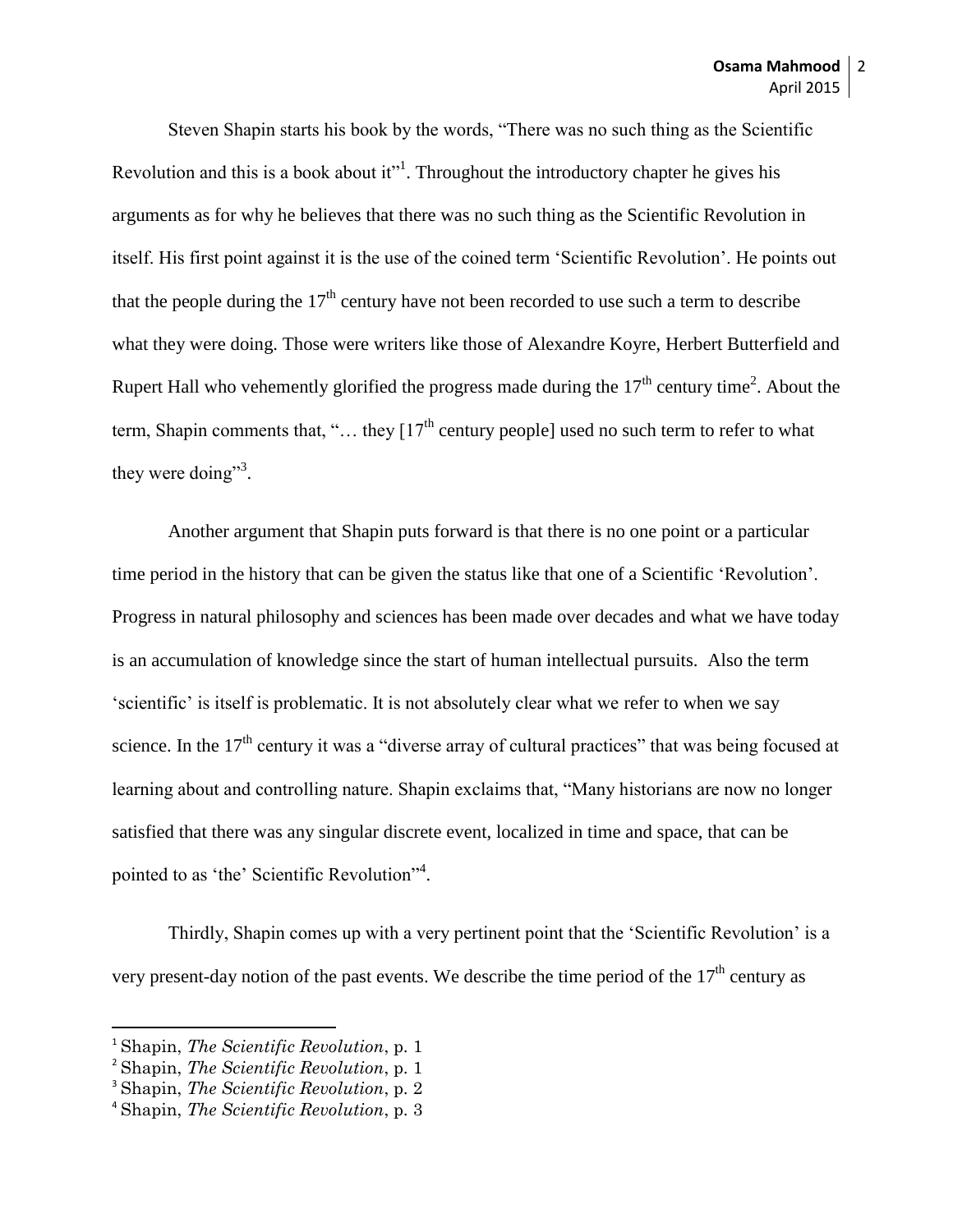such because it is an "expression of 'our' interest in our ancestors"<sup>5</sup>. Hence it is a historiographical notion that arises due to the projection of the present onto the past. Shapin argues that people in the  $17<sup>th</sup>$  century did not know that they were revolutionizing the science, something they did not themselves fully grasped the concept of. He states that, "The overwhelming majority of seventeenth-century people did not live in Europe … and were not aware that a Scientific Revolution was happening"<sup>6</sup>.

However, there were some great names during that time period that had an unprecedented impact on the scientific process and the ways of exploring about nature.

| Paracelsus' $(1493 - 1541)$                  | The Swiss mathematician who sought that<br>people should put aside the ancient texts in |
|----------------------------------------------|-----------------------------------------------------------------------------------------|
|                                              | medicine and directly study herbs, minerals                                             |
|                                              | and stars to treat illnesses.                                                           |
| Galileo Galilei <sup>8</sup> (1564 – 1642)   | Italian mathematician and natural philosopher                                           |
|                                              | invented telescope and observed dark spots                                              |
|                                              | around sun's surface. He also stated the sun to                                         |
|                                              | be the centre of the universe.                                                          |
| Sir Francis Bacon <sup>9</sup> (1561 – 1626) | Published a text called <i>The Great Instauration</i>                                   |
|                                              | to depict the possibilities and extent of the                                           |
|                                              | scientific knowledge. The page shows a ship                                             |
|                                              | sailing across the Pillars of Hercules –                                                |
|                                              | Gibraltar that customarily depict limits of                                             |
|                                              | human knowledge.                                                                        |

These people can be grouped under the umbrella of the scientific 'revolutionists' because their work was unique in its own sense. The contributions they made pioneered new dimensions in scientific inquiry.

 $\overline{\phantom{a}}$ 

<sup>5</sup> Shapin, *The Scientific Revolution*, p. 6

<sup>6</sup> Shapin, *The Scientific Revolution*, p. 8

<sup>7</sup> Shapin, *The Scientific Revolution*, p. 69

<sup>8</sup> Shapin, *The Scientific Revolution*, p. 15

<sup>9</sup> Shapin, *The Scientific Revolution*, p. 20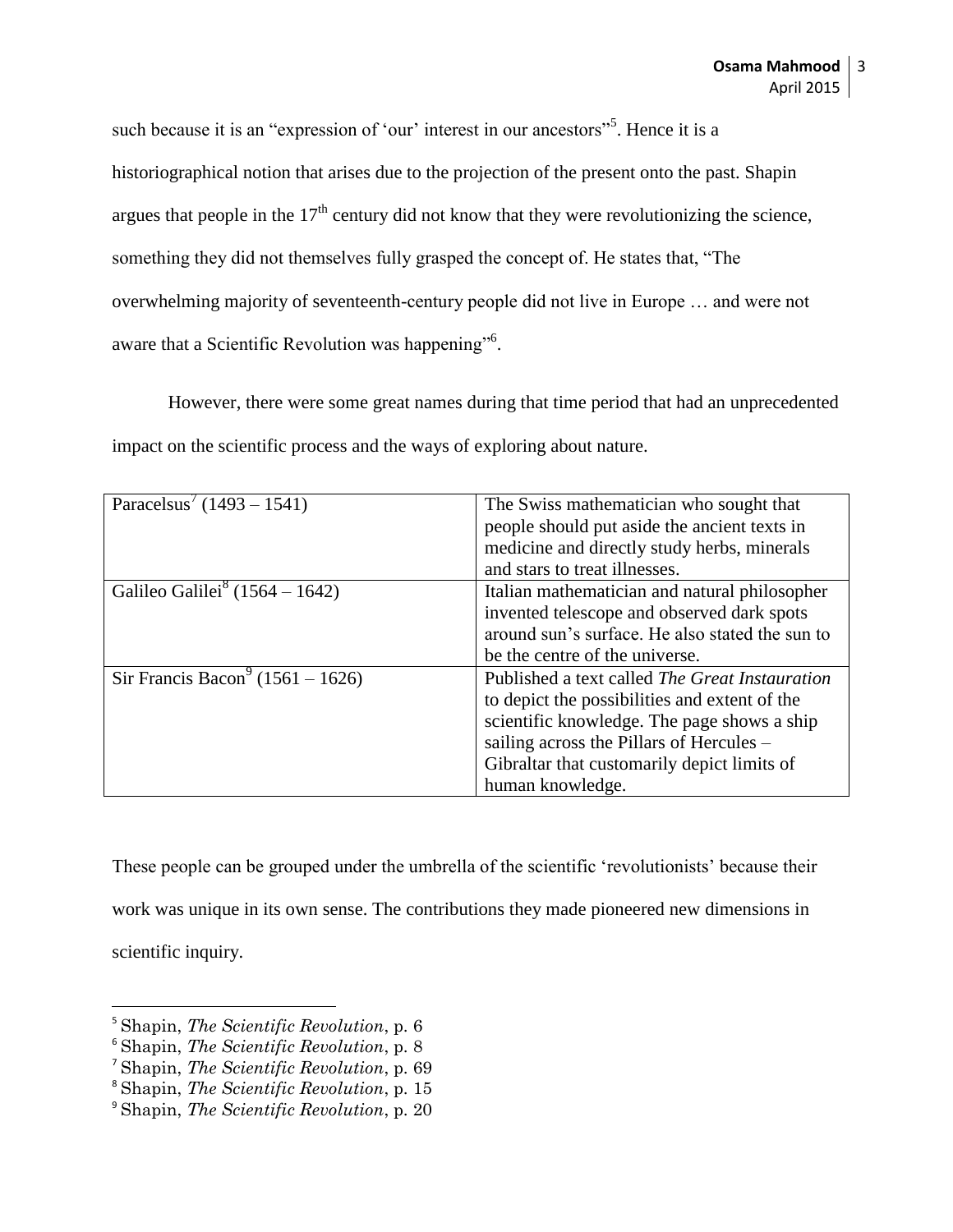I would personally state that the period of  $17<sup>th</sup>$  century was a significant one in the long journey of scientific inquiry. The progress made during this time period stands out as compared to the ones immediately before and after it.



As depicted in the graph above, the rate of scientific inquiry slowed down particularly the research made during the 18<sup>th</sup> century and later has been based on the models that were founded during the  $17<sup>th</sup>$  century period. It clear from the fact that, "many seventeenth century practitioners expressed their intensions to bring about radical intellectual change"<sup>10</sup>. This is in fact a distinctive feature that at least if they did not know that they were living in the scientific revolution, those scientists knew that they were adding something substantial to the human store of knowledge. Therefore, according to my standing if the period was not Scientific 'Revolution' then it was *something else*. The period was distinctive one and therefore deserves to be recognized with a special name. Many of the leading researchers vigorously claimed that, "they

 $\overline{a}$ 

<sup>10</sup> Shapin, *The Scientific Revolution*, p. 2